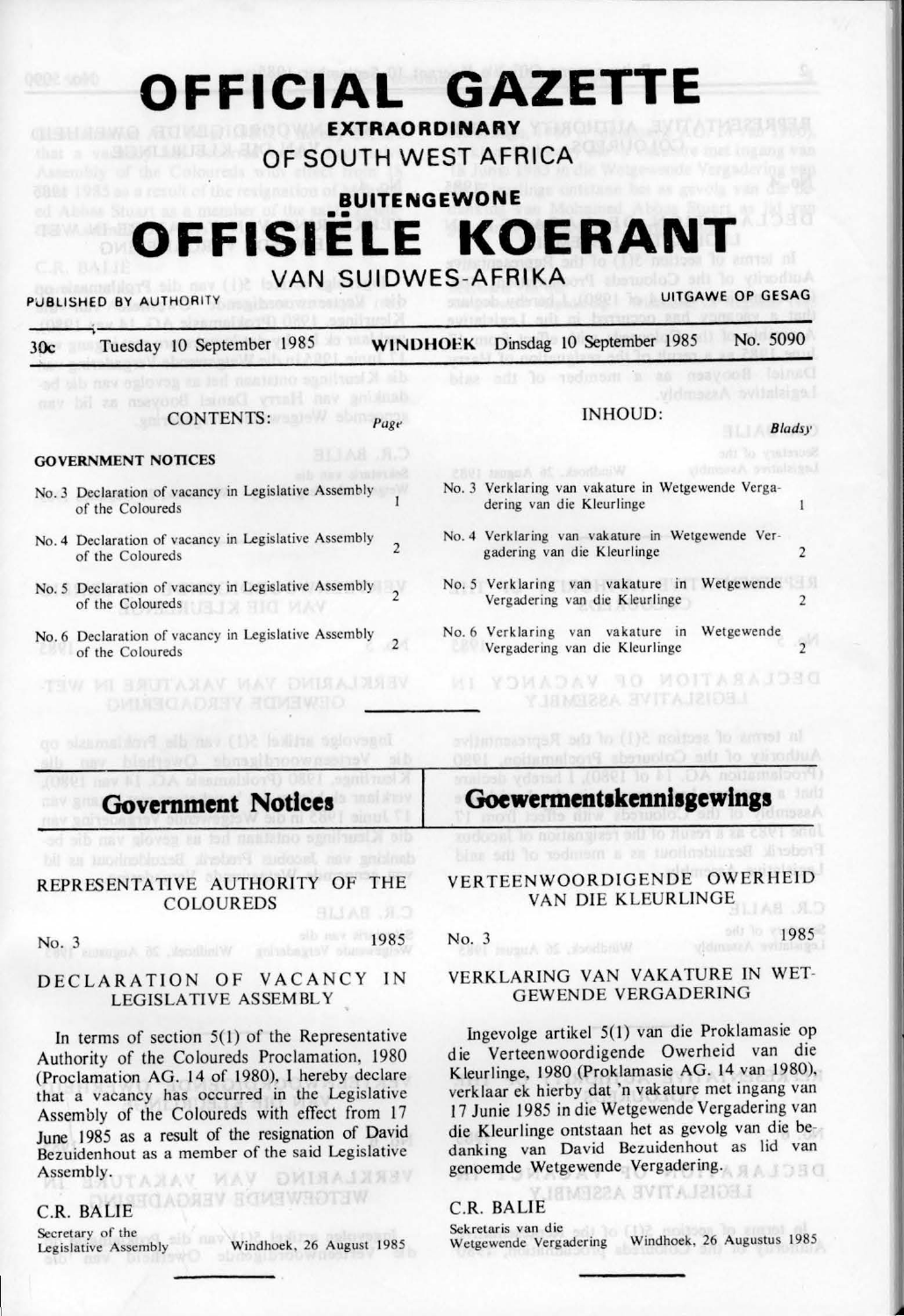#### REPRESENTATIVE AUTHORITY OF THE VERTEENWOORDIGENDE OWERHEID COLOUREDS **NARA TRAW HTUO**

# No. 4 1985

### **DE C LARATION** OF **VACANCY I N LEGISLATIVE ASSEMBLY**

In terms of section  $5(1)$  of the Representative Authority of the Coloureds Proclamation, 1980 (Proclamation AG. 14 of 1980), I hereby declare that a vacancy has occurred in the Legislative Assembly of the Coloureds with effect from 17 June 1985 as a result of the resignation of Harry Daniel Booysen as a member of the said Legislative Assembly.

#### C.R. BALIE

Secretary of the<br>Legislative Assembly

Windhoek, 26 August 1985 No. 3 Vertical var vaturate in Weisewease's Versa.

No. 4 Verklating van

casibacile ob asy anivob

### REPRESENTATIVE AUTHORITY OF THE **COLOUREDS**

No.  $5$ <sup>6 197</sup> 1987 al enviadat par genudare 1985

# DECLARATION OF VACANCY IN LEGISLATIVE ASSEMBLY

In terms of section  $5(1)$  of the Representative Authority of the Coloureds Proclamation, 1980 (Proclamation AG. 14 of 1980), I hereby declare that a vacancy has occurred in the Legislative Assembly of the Coloureds with effect from 17 June 1985 as a result of the resignation of Jacobus Frederik Bezuidenhout as a member of the said Legislative Assembly.

**DAN SIE KLEIRLING** 

**THE LARGEN VAN VAKATURE IN WEST ОУПАЗО АОЯЗУ ЗОМЕWED** 

# C.R. BALIE

Secretary of the<br>Legislative Assembly

Windhoek, 26 August 1985

# REPRESENTATIVE AUTHORITY OF THE **COLOUREDS**

die Verteenwoordensels Owenig van die

become same at 211 van de Proklamatic op

No. 6 **1985** 

# **DECLARATION OF VACANCY IN LEGISLATIVE ASSEMBLY**

In terms of section 5(1) of the Representative Authority of the Coloureds proclamation, 1980

# VAN DIE KLEURLINGE

No. 4 1985

# VERKLARING VAN VAKATURE IN WET-GEWENDE VERGADERING

Ingevolge artikel 5(1) van die Proklamasie op die Verteen woord igende Owerheid van die Kleurlinge, 1980 (Proklamasie AG. 14 van 1980), verk laar ek hierby dat 'n vakature met ingang van 17 Junie 1985 in die Wetgewende Vergadering van die Kleurlinge ontstaan het as gevolge van die bedanking van Harry Daniel Booysen as lid van genoemde Wetgewende Vergadering.

#### C.R. BAL!E

Sekretaris van die

Wetgewende Vergadering Windhoek, 26 Augustus 1985

**SEDITOM THEMMASYOD** 

No. 4 Decision of a

### VERTEENWOORDIGENDE OWERHE ID VAN DIE KLEURLINGE

No.  $5$  1985

#### VERKLARING VAN VAKA TURE IN WET-GEWENDE VERGAOERING

lngevolge artikel 5(1) van die Prok lamasie op die Verteenwoordigende Owerheid van die Kleurlinge, 1980 (Proklamasie AG. 14 van 1980), verklaar ek hierby dat 'n vakature met ingang van 17 Junie 1985 in die Wetgewende Vergadering van die Kleurlinge ontstaan het as gevolg van die bedanking van Jacobus Frederik Bezuidenhout as lid van genoemde Wetgewende Vergadering.

# C.R. BALIE

Sekretaris van die

Wetgewende Vergadering Windhoek, 26 Augustus 1985

# **VERTEENWOORDIGENDE OWERHEID**  VAN DIE KLEURLINGE

in terms of section 5777 of the Repeated by

No. 6 **1985** and the state of the state of the state of the state of the state of the state of the state of the state of the state of the state of the state of the state of the state of the state of the state of the state

# **VERKLARING VAN VAKATURE IN**  WETGEWENDE VERGADERlNG

lngevolge artikel 5(1) van die Proklamasie op die Verteenwoordigende Owerheid van die